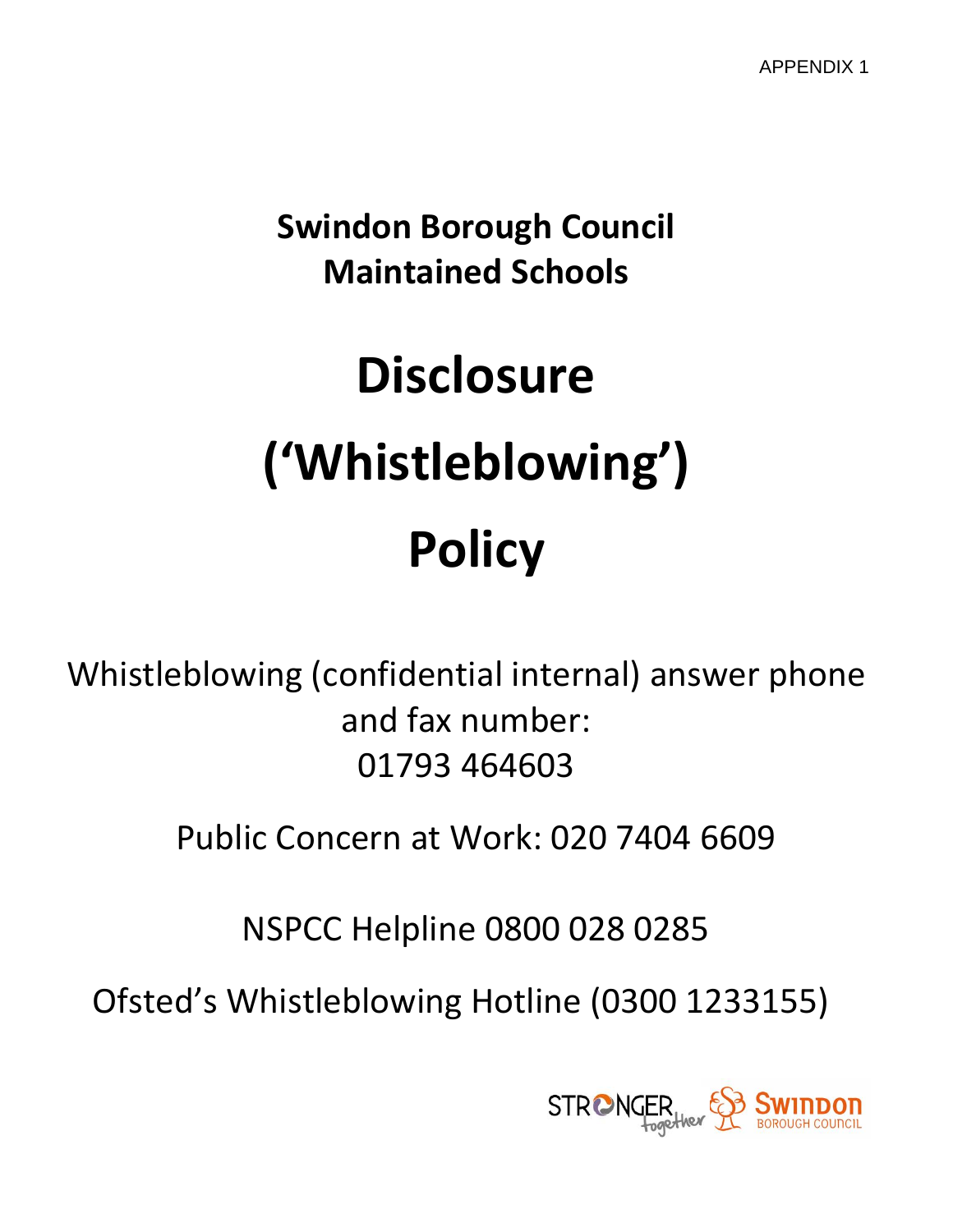## **Contents**

### **Page Number**

|    | 1. Introduction                            | 1 |
|----|--------------------------------------------|---|
|    | 2. Aims and Scope of Policy                | 1 |
|    | 3. Safeguards                              | 3 |
|    | 4. How to raise a concern                  | 4 |
|    | 5. How the School will respond             | 5 |
|    | 6. How the matter can be taken further     | 6 |
|    | 7. Relationship with other School policies | 6 |
| 8. | The Monitoring Officer                     | 6 |
| 9. | The Law                                    | 7 |
|    | 10. Review                                 |   |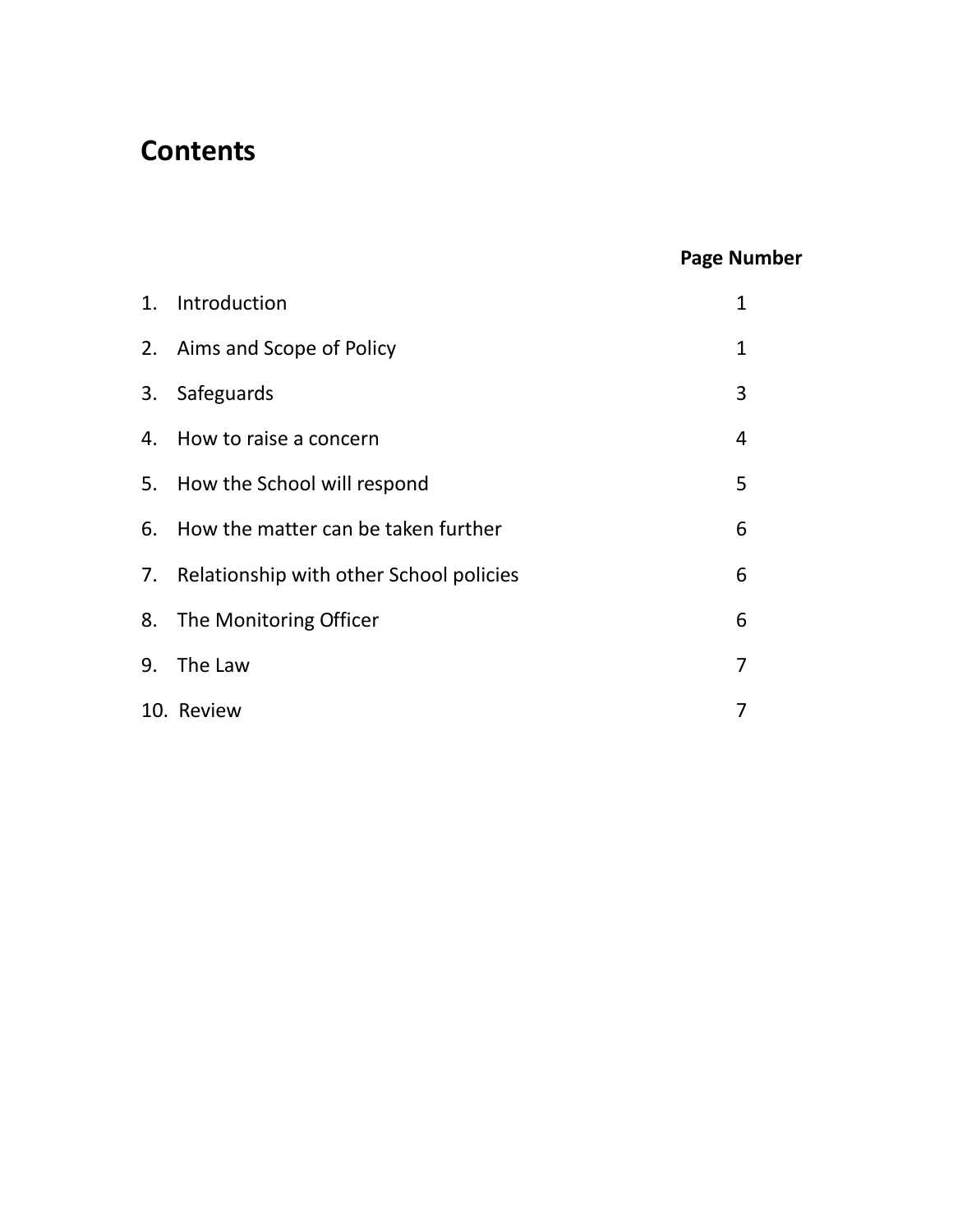#### **1. Introduction**

- 1.1 Employees are often the first to realise that there may be something seriously wrong within the school. However, they may not express concerns because they feel that speaking up would be disloyal to their colleagues or to the school. They may also fear harassment or victimisation. In these circumstances, it may be easier to ignore the concern rather than report what may just be a suspicion of malpractice.
- 1.2 Oakhurst Primary School is committed to the highest possible standards of openness, probity and accountability. In line with that commitment, we encourage employees and others with serious concerns about any aspect of the school's work to come forward and voice those concerns. It is recognised that certain cases will have to proceed on a confidential basis. This policy document makes it clear that staff can do so without fear of reprisals. This Disclosure 'Whistleblowing' Policy is intended to encourage and enable staff to raise serious concerns within the school rather than overlooking a problem or blowing the whistle outside.
- 1.3 This Disclosure Policy has been devised in accordance with the provisions of the Public Interest Disclosure Act 1998, the Enterprise and Regulatory Reform Act 2013 and the British Standard Institute Code of Practice regarding Whistleblowing arrangements, and seeks to bring into the open concerns of the staff and public relating to issues concerning dishonesty involving the school.
- 1.4 It is intended to encourage and enable employees to raise serious concerns within the school, irrespective of seniority, rank or status, rather than overlooking a problem or reporting the matter externally.

#### **2. Aims and Scope of the Policy**

- 2.1 This policy aims to:
	- Provide avenues for staff to raise concerns and receive feedback on any action taken;
	- Allow staff to take the matter further if they are dissatisfied with the school's response; and
	- Reassure staff that they will be protected from reprisals or victimisation for whistleblowing in good faith.
- 2.2 There are existing procedures in place to enable staff to lodge a grievance relating to their own employment for example in relation to areas such asterms and conditions of employment; health and safety; work relations; new working practices; working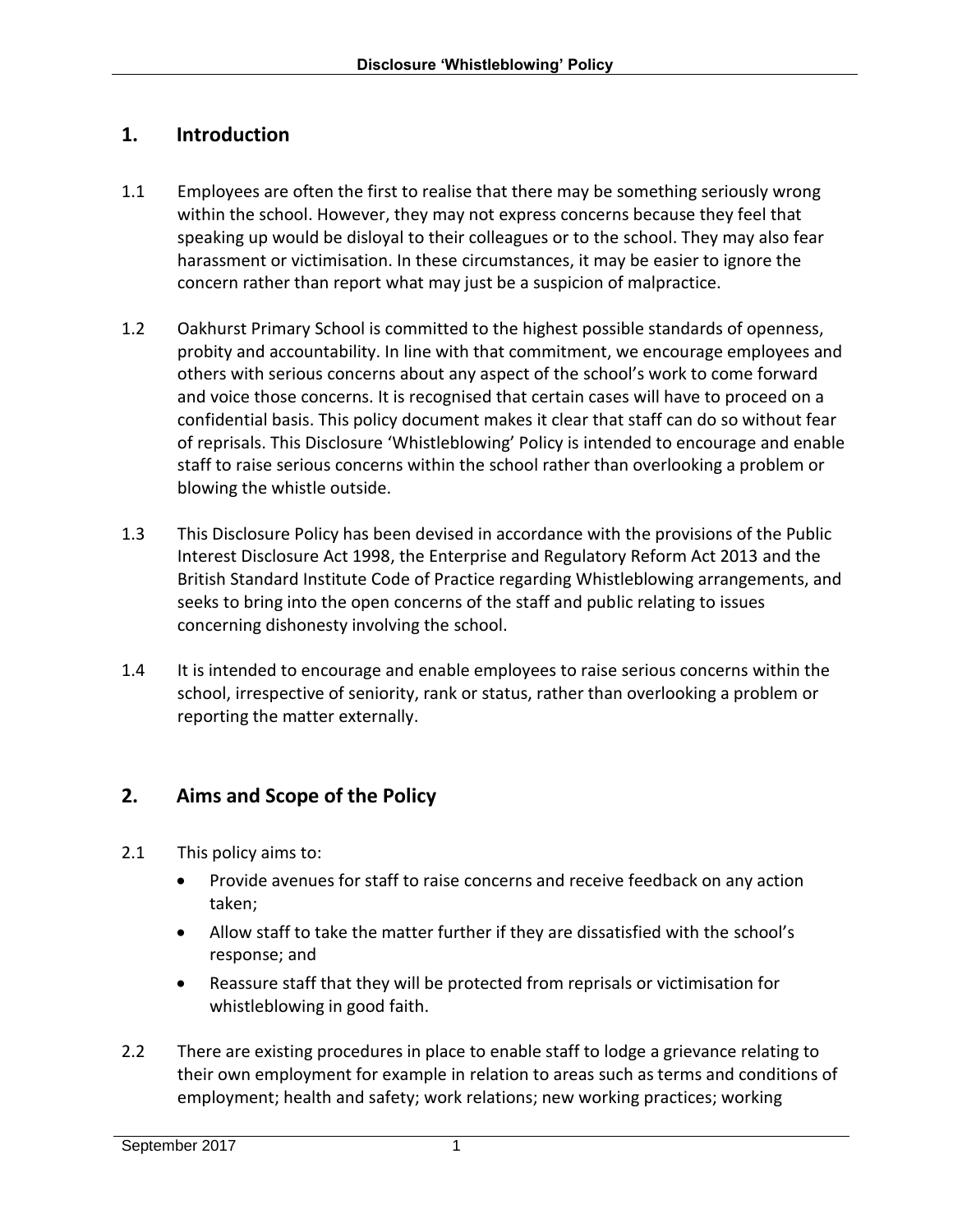environment and conditions; workload; organisational change, etc. This Disclosure Policy is intended to cover concerns that fall outside the scope of that procedure.

- 2.3 That concern may be about something that:
	- Is unlawful
	- Is contrary to the Council or School's Standing Orders or policies
	- Falls below established standards or practice; or
	- Amounts to improper conduct

For example (this list is not exhaustive):

- Malpractice or ill treatment of a client/customer
- A criminal offence has been committed, is being committed or is likely to be committed
- Suspected fraud
- Suspected bribery
- Abuse of a child or adult
- Abuse of personal budgets/client accounts
- Disregard for legislation, particularly in relation to health and safety at work
- Breach of Financial Regulations, Standing Orders
- Showing undue favour over a contractual matter or to a job applicant
- A breach of any code of conduct or protocol
- Damage to the environment
- Information on any of the above has been, is being, or is likely to be concealed.
- 2.4 The overriding concern should be that it would be in the public interest for the malpractice to be corrected and, if appropriate, sanctions applied. Staff will be encouraged to explain the public interest they are concerned with. In order to qualify for protection, a whistle-blower must have a reasonable belief that the relevant disclosure is in the public interest. The Public Disclosure Act makes it unlawful for the school to dismiss anyone or allow them to be victimised on the basis that they have made an appropriate lawful disclosure in accordance with the Act. Even if the disclosure is considered not to be in the public interest then it will still be investigated if considered appropriate by the Monitoring Officer (Headteacher) or the Council's Head of Internal Audit.
- 2.7 Managers should ensure that this policy is made available to staff of contractors, consultants and suppliers working for or on behalf of the school, on school premises or elsewhere.
- 2.8 Concerns relating to Councillors will be treated under the relevant Code of Conduct.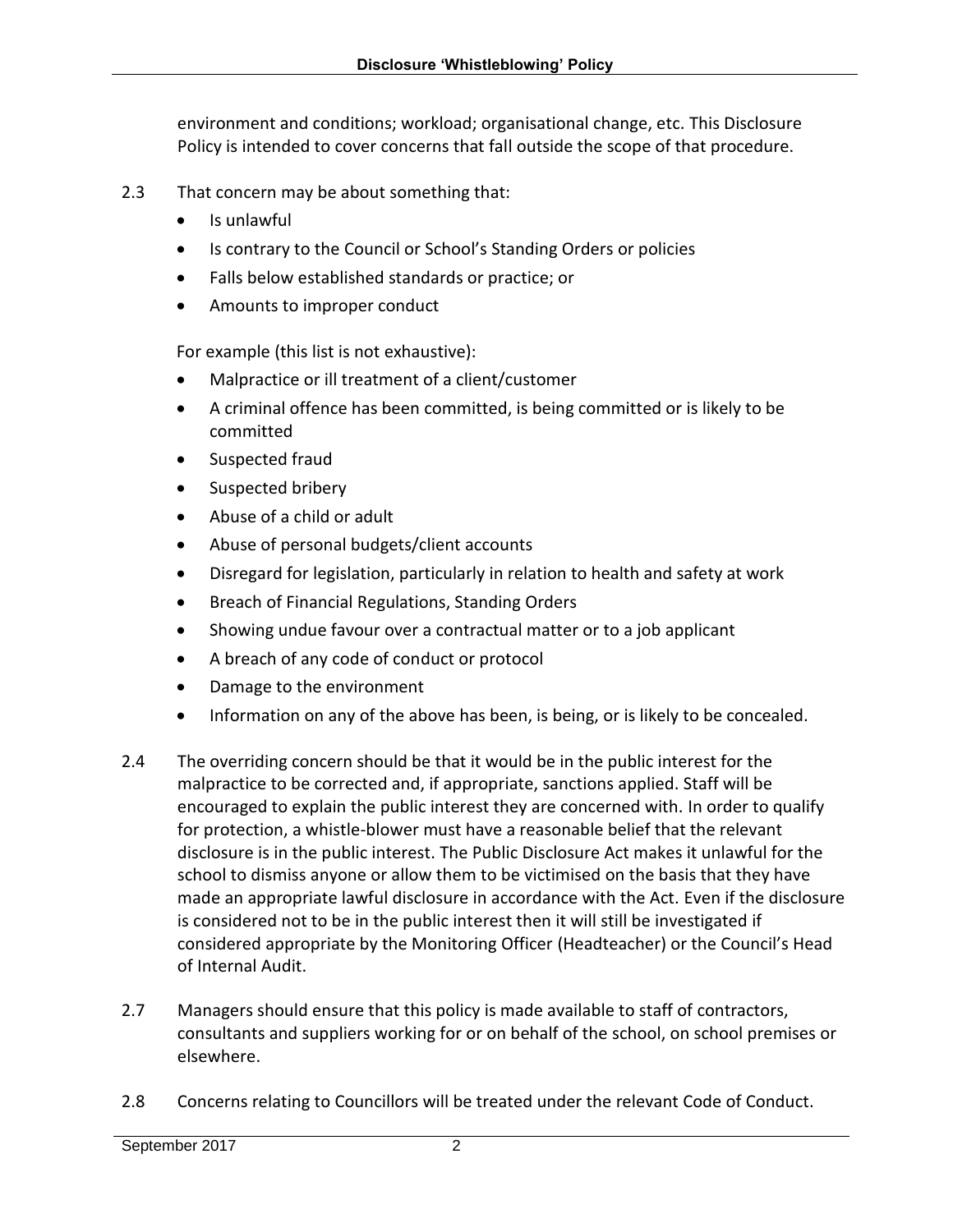#### **3. Safeguards**

#### *Harassment or Victimisation*

- 3.1 The school recognises that the decision to report a concern can be a difficult one to make, not least because of the fear of reprisal from those responsible for the malpractice. The school will not tolerate harassment or victimisation and will take action to protect staff when they raise a concern in good faith. The school will treat any harassment or victimisation as a serious disciplinary offence to be dealt with under the Disciplinary Procedure.
- 3.2 This does not mean that if staff are already the subject of disciplinary or redundancy procedures, that those procedures will be halted as a result of their whistleblowing.

#### *Confidentiality*

3.3 The school will do its best to protect a staff member's identity when they raise a concern and do not want their name to be disclosed. It must be appreciated that the investigation process may reveal the source of the information and a statement by staff may be required as part of the evidence.

#### *Anonymous Allegations*

- 3.4 This policy encourages staff to put their name to their allegation. Concerns expressed anonymously are much less powerful, but they will be considered at the discretion of the school
- 3.5 In exercising the discretion, the factors to be taken into account would include the:
	- seriousness of the issues raised;
	- credibility of the concern; and
	- likelihood of confirming the allegation from an attributable source.

#### *Untrue Allegations*

3.6 If staff make an allegation in good faith, but it is not confirmed by the investigation, no action will be taken against them. If, however, staff make malicious or vexatious allegations, disciplinary action may be taken against them.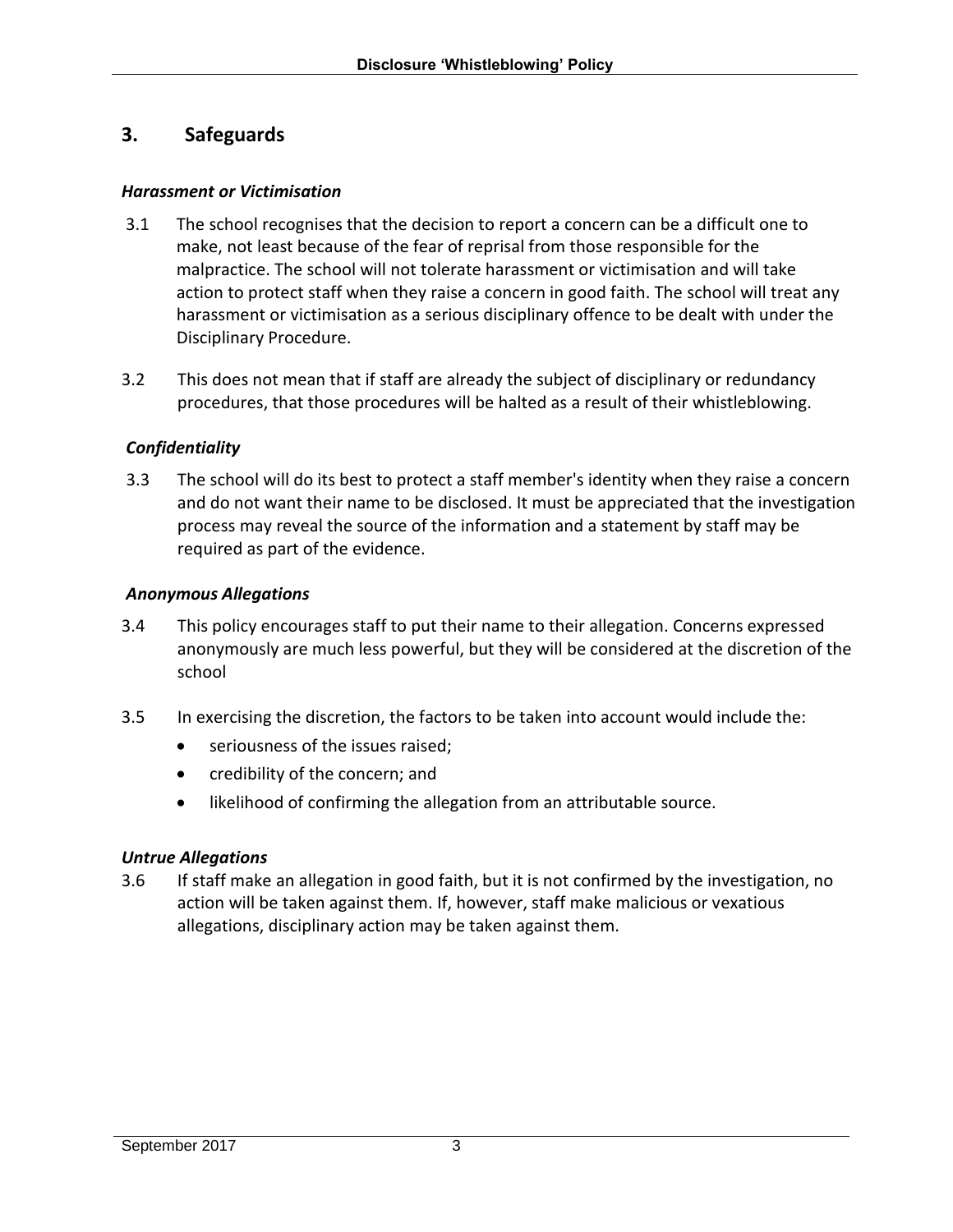#### **4. How to raise a concern**

- 4.1 Employees who raise concerns that fall within the scope of other school procedures will not be dealt with in this procedure, but will be advised on the appropriate procedure to use. Such employees will still receive protection as detailed in this policy.
- 4.2 As a first step, staff should normally raise concerns with their immediate manager or supervisor as soon as the employee has reasonable suspicion. This depends, however, on the seriousness and sensitivity of the issues involved and who is thought to be involved in the malpractice. If in doubt, contact the Head Teacher, Chair of Finance Committee or the Director of Law and Democratic Services (the Council's Monitoring Officer) or the Council's Head of Internal Audit.
- 4.3 Alternatively, staff can leave a message on the 24-hour Whistleblowing answer phone and fax service **(telephone number 01793 464603.** The phone and fax are located in a secure area. This service is strictly confidential and callers will not be asked to give their name if they do not want to.
- 4.4 Concerns are better raised in writing. Staff are invited to set out the background and history of their concern, giving names, dates and places where possible, and the reason why they are particularly concerned about the situation. If staff do not feel able to put their concern in writing, they can telephone or meet the appropriate officer. The earlier staff express the concern the easier it is to take action.
- 4.5 Although staff are not expected to prove the truth of an allegation, they will need to demonstrate to the person contacted that there are sufficient grounds for the concern and evidence that the concern is in the public interest.
- 4.6 Advice and guidance on matters of concern can be obtained from:
	- Headteacher
	- Director of Law and Democratic Services (Monitoring Officer)
	- Board Director: Resources
	- Head of Internal Audit
	- Chair of Finance Committee
	- NSPCC helpline for professionals to raise concerns about how child protection issues are being handled in their own or other organisations (telephone: 0800 028 0285)
	- Ofsted's dedicated whistleblowing number: 0300 1233155
	- Confidential advice and guidance from an independent organisation can be obtained from Public Concern at Work (telephone: 020 7404 6609)
	- Head of Children, Families and Community Health or the Head of Commissioning: Children and Adults in relation to vulnerable children or adults.
	- any of those listed in paragraph 6.1 below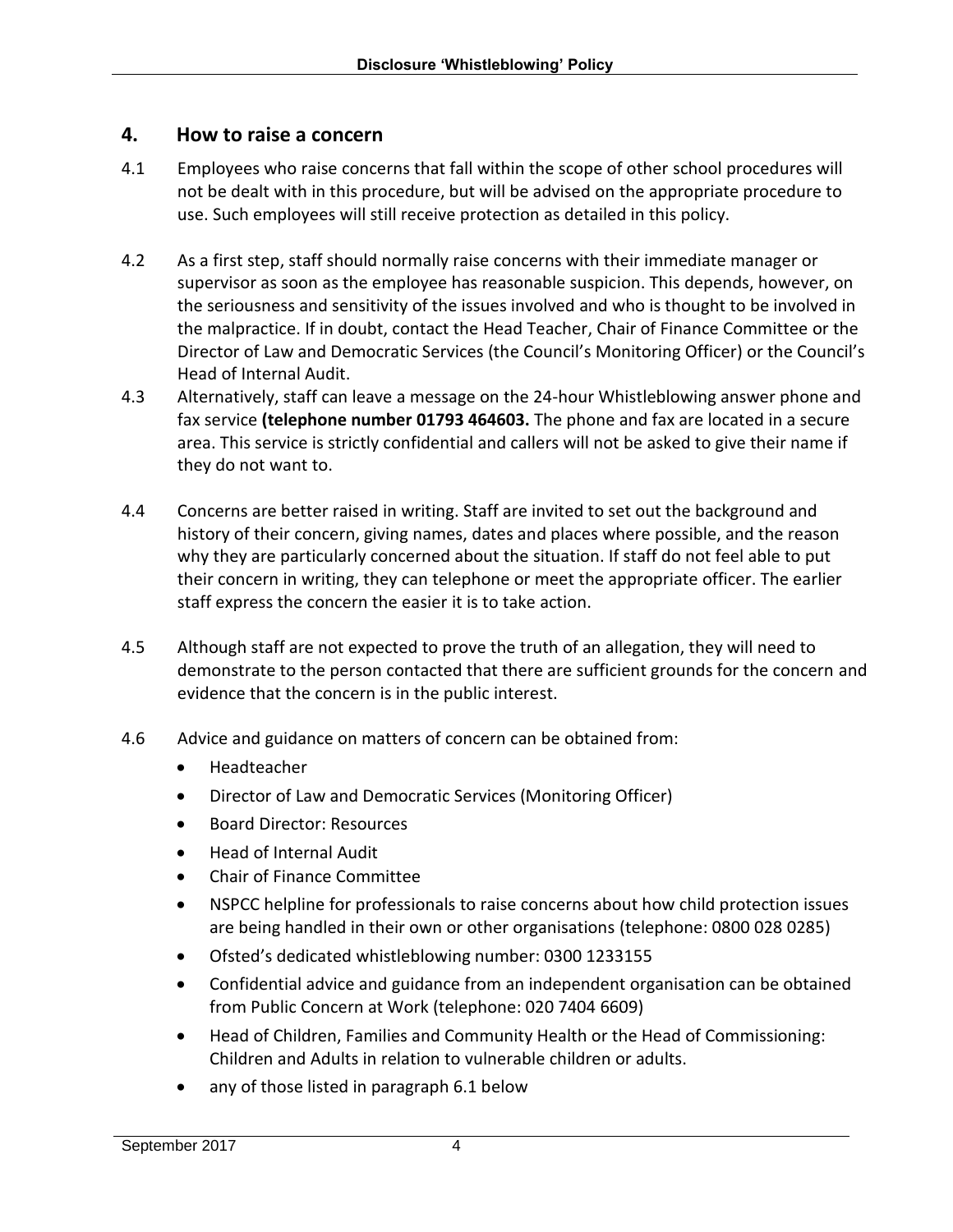4.7 Staff may invite a trade union representative or work colleague to raise a matter on their behalf.

#### **5. How the School will respond**

- 5.1 The action taken by the school will depend on the nature of the concern and may:
	- be resolved by agreed action without the need for investigation
	- be investigated internally
	- be referred to the Police;
	- be referred to the external auditor;
	- form the subject of an independent inquiry
- 5.2 In order to protect individuals, the school and the Council, initial enquiries will be forwarded to the Headteacher who will consult with the Head of Internal Audit and the Chair of Governing Board (where necessary) and decide whether an investigation is appropriate and, if so, what form it should take. The Monitoring Officer can decide to take no further action if a complaint appears to be trivial or vexatious. All such decisions will be reported to the next meeting of Governing Board. Concerns or allegations that fall within the scope of specific existing school or Council procedures, for example discrimination issues, will normally be referred for consideration under those procedures.
- 5.3 Some concerns may be resolved by agreed action without the need for investigation and staff will be involved in those discussions. The Monitoring Officer shall report periodically thereon to the Governing Board.
- 5.4 If an investigation is required, the Headteacher, will consult with the Head of Internal Audit and designate an appropriate officer to investigate the concern. Following this that officer will, within ten working days, write to the member of staff:
	- Acknowledging that an investigation will be carried out
	- Indicating how he/she proposes to deal with the matter
	- Giving an estimate of how long it will take to provide a final response
	- Telling them whether any initial enquiries have been made
	- Telling them whether further investigations will take place, and if not, why not
	- Advising them that any investigation will be carried out in the strictest confidence; and
	- Keeping them informed of the progress of the investigation.
- 5.5 The amount of contact between the officers considering the issues and the staff member will depend on the nature of the matters raised, the potential difficulties involved and the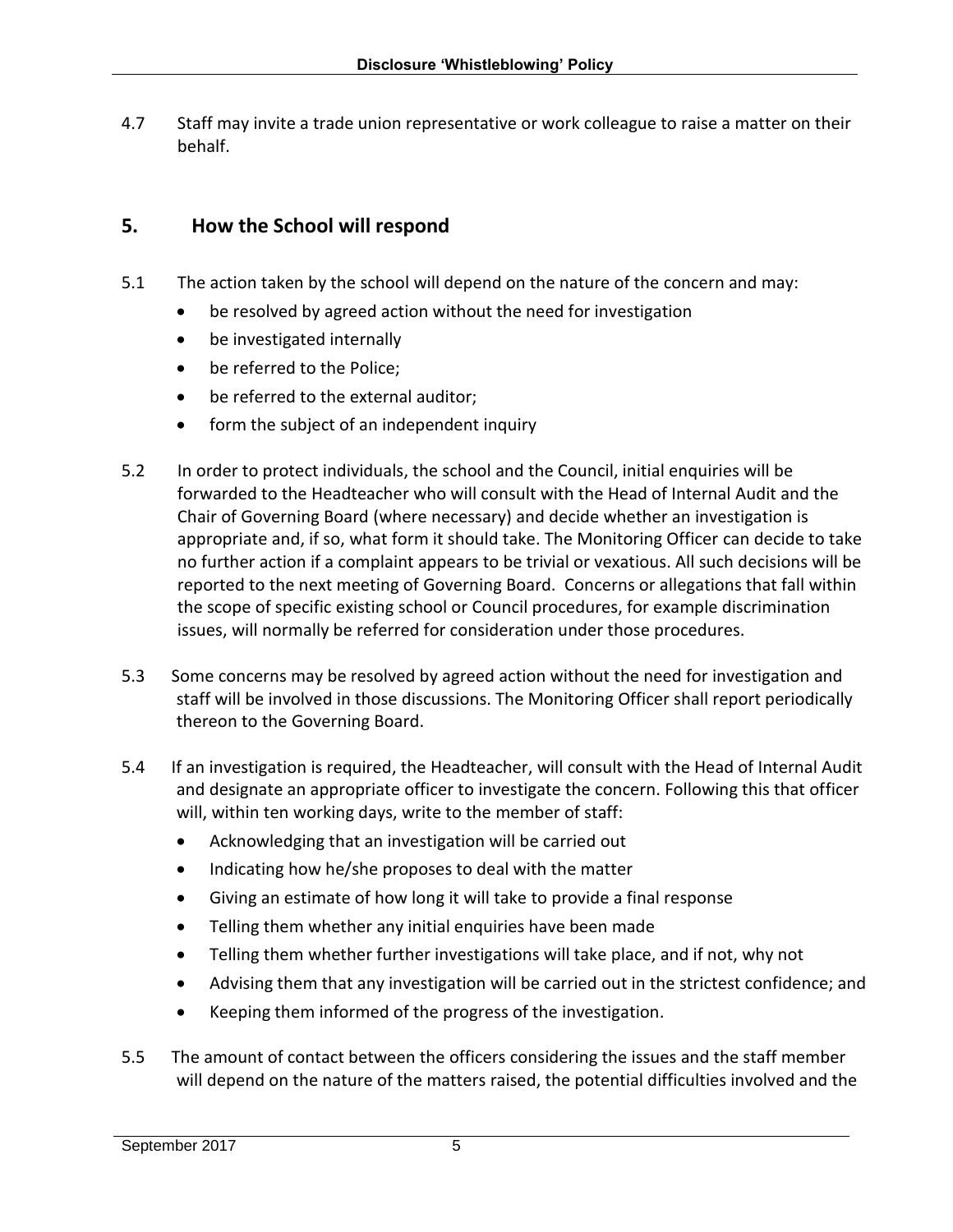clarity of the information provided. If necessary, further information will be sought from staff.

- 5.6 When any meeting is arranged, staff have the right, if they so wish, to be accompanied by a union representative or work colleague who is not involved in the area of work to which the concern relates.
- 5.7 The school will take steps to minimise any difficulties that staff may experience as a result of raising a concern. For instance, if they are required to give evidence in criminal or disciplinary proceedings, the school will advise them about the procedure.
- 5.8 The Monitoring Officer will report on the outcome of any investigation to the Governing Board who will monitor the implementation of the recommendation of the investigation.

#### **6. How the matter can be taken further**

- 6.1 This policy is intended to provide staff with an avenue to raise concerns **within** the school and wider Council. The school hopes staff will be satisfied. If they are not, and feel that it is right to take the matter outside the school or wider Council, the following are possible contact points:
	- Local Council member (if staff member lives in the area of the Council)
	- Chair or any member of the Governing Board
	- The External Auditor (Grant Thornton: tel. no. 0117 305 7600)
	- Relevant professional bodies or regulatory organisations
	- Solicitor
	- The Police
	- NSPCC helpline to raise a concern about how child protection issues are being handled
	- Ofsted
	- Public Concern at Work (tel. no. 020 7404 6609). If staff do take this matter outside the Council, they need to ensure that they do not disclose confidential information or that disclosure would be privileged. Staff should check with the contact point about that.

#### **7. Relationship with other School policies**

7.1 This policy should be read in conjunction with the Council's Anti-Fraud and Bribery Strategy, the Fraud Response Plan, the Disciplinary Procedure, the Code of Conduct and other relevant policies.